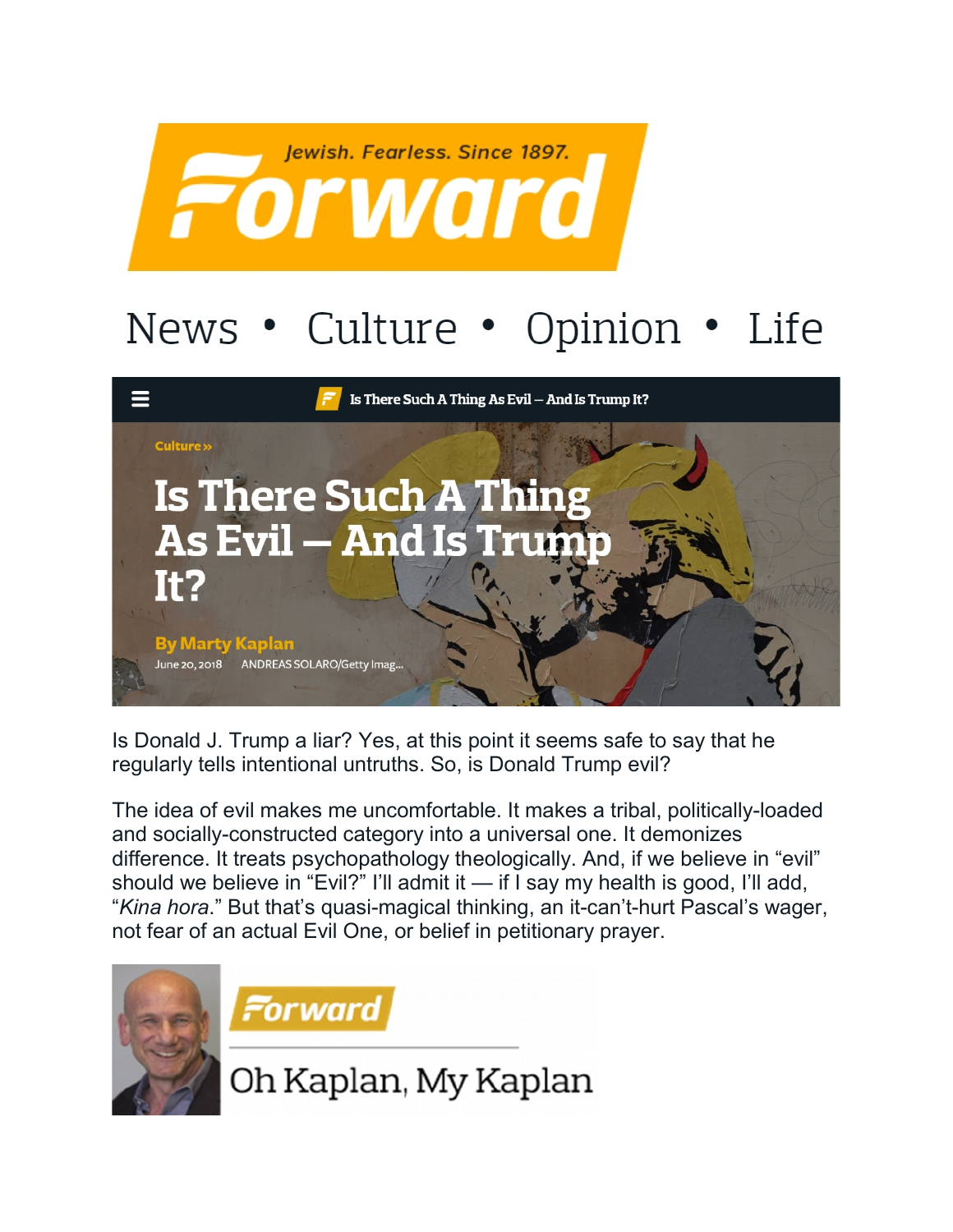But I'm no poster child for pomo moral relativism. I think tearing kids from their asylum-seeking parents at the border is barbaric, and Trump's lie — that it's the Democrats' fault — is intentional and reprehensible. I think Jeff Sessions, Kirstjen Nielsen, Stephen Miller and Sarah Huckabee Sanders — Trump's coconspirators in exploiting state-orphaned children for political purposes — are enemies of the American people. I think Alex Jones's claim that the [Parkland](https://www.washingtonpost.com/national/people-think-shes-a-parkland-crisis-actor-its-terrifying/2018/05/03/28d85f4e-47e8-11e8-827e-190efaf1f1ee_story.html?utm_term=.86ef5c5afe67)  [kids are "crisis actors"](https://www.washingtonpost.com/national/people-think-shes-a-parkland-crisis-actor-its-terrifying/2018/05/03/28d85f4e-47e8-11e8-827e-190efaf1f1ee_story.html?utm_term=.86ef5c5afe67) is monstrous, and that ["globalists" killed Anthony](https://www.salon.com/2018/06/08/alex-jones-has-a-vile-bourdain-take-the-world-serves-as-a-corrective/)  [Bourdain](https://www.salon.com/2018/06/08/alex-jones-has-a-vile-bourdain-take-the-world-serves-as-a-corrective/) is a blood libel, I think that by fueling mob vengeance for political and financial gain, Fox News and their ilk are malevolent. I think the failure of Mitch McConnell and Paul Ryan to obey their oath and check Trump's tyranny is worse than cowardly and opportunistic; it's wicked.

But that's my tribalism speaking. Is there an objective case for calling them… for calling him, evil?

Legitimate reporters have good reason to confine morally charged language like mine to quotations. Journalists maintain their credibility with cool-headed fact checking, leaving the *J'accuse* to comedians and columnists. When mainstream media speculates about the meaning of Trump's mendacity, it's by floating theories of why he does it: He's a salesman, a showman, a genius at distraction. It's a rhetorical technique, "truthful hyperbole." It's a dog whistle to his base.

But what if he's genuinely delusional? Who'll tell us that story? An Uncle Donald who believes his own bullshit isn't just a blowhard — his paranoia may yet blow up NATO and the Group of 7.

What if what we're watching is treason? What if his lies are purposeful, his intent is corrupt, his designs on democracy are — okay, I'll say it — evil?

A Trump who pines for Vladimir Putin's praise might merely be a clinical case study of masculine identity disorder. A Putin puppet hostage to blackmail is the tale that Robert Mueller may yet tell. But a Trump hell-bent on being our Putin, our Xi Jinping, our Kim Jong-un? Professional journalism is a beautiful thing, but in the battle for control of the American narrative, maybe the prestige press should bring more than a scalpel to a fight with an assaultweapon-wielding Sean Hannity. What might that look like? When Nielsen stonewalled and lied to the White House press corps, NY Magazine reporter Olivia Nuzzi [played](https://www.propublica.org/article/kirstjen-nielsen-homeland-security-crying-children-white-house-press-briefing) the ProPublica tape of wailing immigrant children from her seat.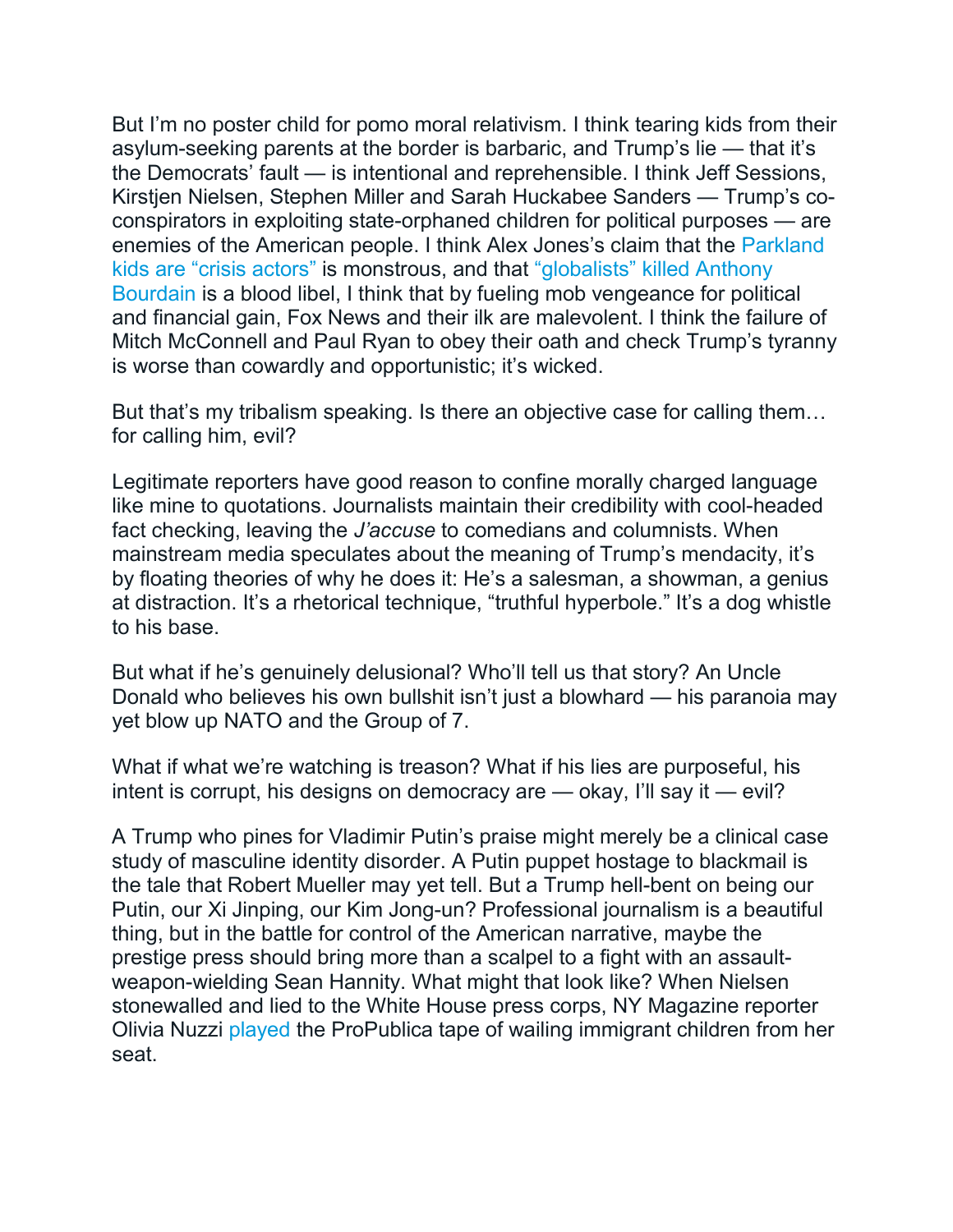Franklin D. Roosevelt said that that the presidency "is pre-eminently a place of moral leadership." But confronted by the heinousness of the autocrats he sucks up to, Trump's moral leadership maxim is, "Everyone does it."

When Trump was reminded that Putin, whose high favorability ratings make him swoon, assassinates journalists and kills political opponents, his response was, "You think we're so innocent?" "I think our country does plenty of killing also." When neo-Nazis spewed hatred and mowed down a woman in Charlottesville, Trump's first reaction was, "You had people that were very fine people on both sides." Trump said his new bff, Kim Jong-un, "loves his people." When reporters pointed out that Kim killed his uncle with anti-aircraft guns and has a hundred thousand political prisoners eating dirt in a gulag, Trump went straight to Soviet-style [whataboutism:](https://www.washingtonpost.com/amphtml/news/politics/wp/2017/08/29/why-is-whataboutism-having-a-moment/) "So have a lot of other people done some really bad things." "In a lot of places, by the way, not just there." Faced with evidence of evil, Trump's guiding principle seems to be, "What would Satan say?"

What is evil, actually? The dictionary definition has it as "profound immorality, wickedness, and depravity, especially when regarded as a supernatural force."

But in the "Protagoras," Socrates says evil doesn't really exist, because people who commit evil acts are deluded into thinking they're doing good, or they have a mental defect that makes them moral imbeciles. But surely Hitler was evil, wasn't he? Ron Rosenbaum, in ["Explaining Hitler,"](https://www.amazon.com/Explaining-Hitler-Search-Origins-updated/dp/0306823187?tag=thefor03-20) examines the theories of two legendary British historians. H.R. Trevor-Roper, echoing Socrates, says Hitler was "convinced of his own rectitude," irrational but sincere. On the other hand, Alan Bullock, a mentor of mine who wrote the first major [biography](https://www.amazon.com/Hitler-Study-Tyranny-Alan-Bullock/dp/0060920203?tag=thefor03-20) of Hitler, [believed](https://www.theatlantic.com/magazine/archive/2002/02/degrees-of-evil/376502/) that "Hitler was a cynic, a con artist, a mountebank, who didn't even believe his professed anti-Semitism." Later, Bullock amended his view by incorporating Trevor-Roper's Hitler as a subsequent development: Hitler was an actor who ultimately came to believe in the part. Hitler "started out as a cynic and an opportunist, but success made him a true believer in the messianic image he'd created."

No, Trump isn't Hitler. Hitler, Stalin, Pol Pot and history's other butchers belong in their own circle of hell. But as Adam Roy, in his Forward piece ["Yes,](https://forward.com/opinion/403515/yes-you-should-be-comparing-trump-to-hitler/?attribution=home-hero-item-text-3)  [You Should be Comparing Trump to Hitler,"](https://forward.com/opinion/403515/yes-you-should-be-comparing-trump-to-hitler/?attribution=home-hero-item-text-3) wrote, "Does [Trump's evil] need to flower into something truly monstrous before we recognize it for what it really is?" The connection I want to make from Hitler to Trump is the bridge that Bullock builds from the origin of the Führer's evil to the etiology of our own dear leader's malignity. A cynic, a con artist, an actor who eventually